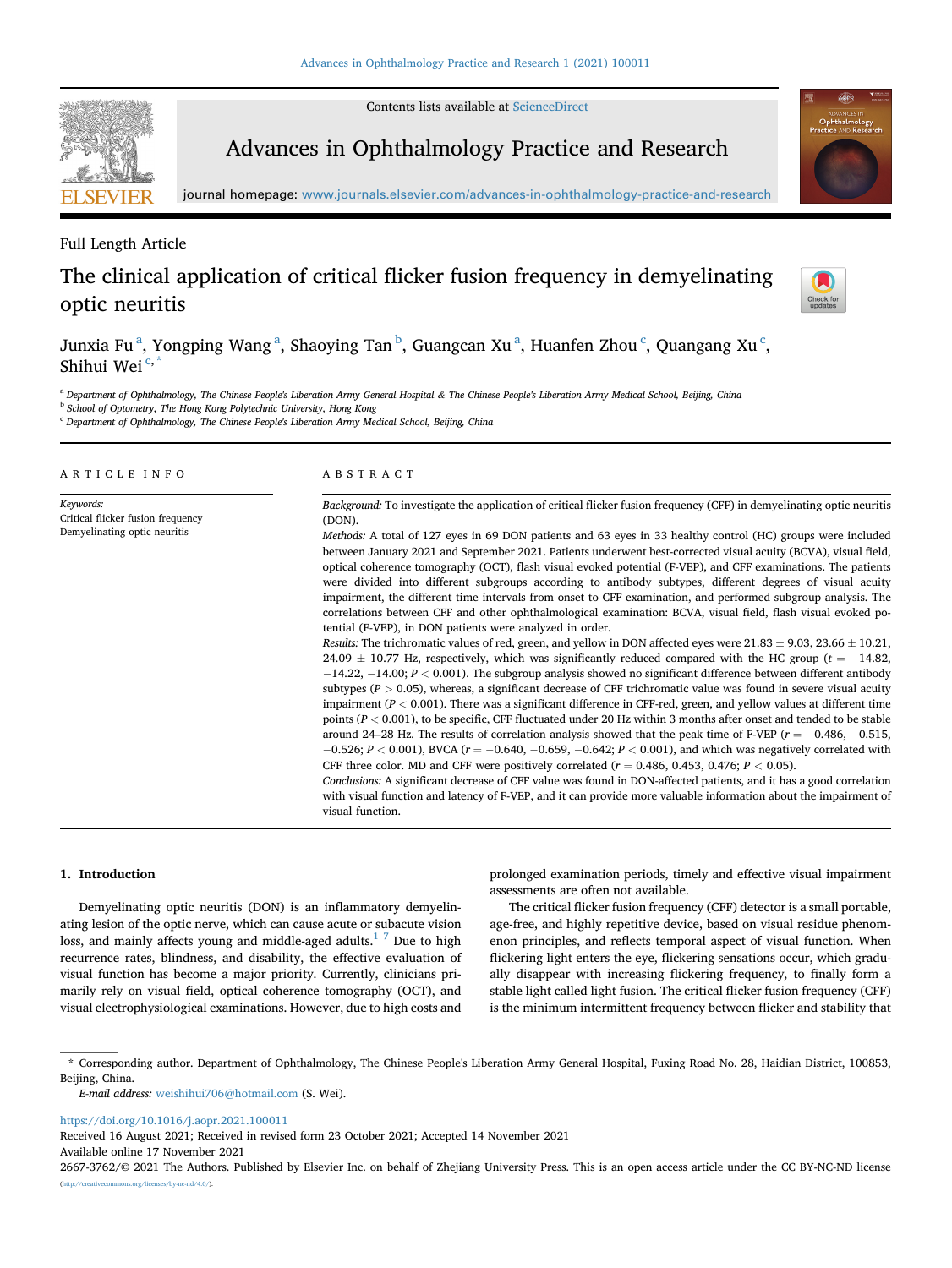induces continuous fusion sensation. In recent years, studies reported a reduced CFF in patients with multiple sclerosis (MS), DON, and diabetic retinopathy, even without visual acuity and field impairment. $8-15$  $8-15$  $8-15$  A recent study highlighted the precision of dynamic visual function assessment; it identified a demyelinating attack, and prolonged visual evoked potential (VEP) latencies closely related to CFF values in 23 DON patients.<sup>16,[17](#page-5-3)</sup> The purpose of our study was to explore the clinical application of CFF in Asian patients with DON.

#### 2. Methods

This study was approved by the Ethics Committee of the Chinese People's Liberation Army General Hospital (PLAGH) (Grant No.: S2017- 093-01) and adhered to the Declaration of Helsinki. Informed consent was obtained from patients and their parents/guardians.

#### 2.1. Patients

Clinical data were prospectively collected from hospitalized patients diagnosed with DON at the Neuro-Ophthalmology Department of the Chinese PLAGH between January 1st and September 30th, 2021.

DON was diagnosed according to evidence-based guidelines for the diagnosis and treatment of DON in China  $(2021).$ <sup>[18](#page-5-4)</sup> The detailed inclusion criteria were as follows: (1) Acute impairment of visual acuity, with or without ocular rotation pain. (2) Complication of at least the following two abnormalities: relative afferent pupillary defect (RAPD), visual field defect, abnormal visual evoked potential, dyschromatopsia. (3) Vascular, traumatic, compressive, infiltrative, toxic, metabolic, and hereditary optic neuropathy were excluded. The diagnostic criteria for each subtype are as follows: (1) aquaporins 4 related optic neuritis (AQP4-DON): DON with positive aquaporins 4 (AQP-4) antibody; (2) myelin oligodendrocyte glycoprotein related optic neuritis (MOG-DON): DON with positive myelin oligodendrocyte glycoprotein (MOG) antibody; (3) double negative DON: AQP-4 and MOG antibody were negative, the vision continued to decline for less than 2 weeks, and the vision began to recover about 3 weeks after the onset. Other ocular and systemic diseases that caused visual impairment and visual field defects were excluded, for example, glaucoma, severe cataracts, uveitis, retinal disease, amblyopia, and keratopathy.

<span id="page-1-0"></span>In total, 69 DON patients with 98 affected eyes and 29 contralateral eyes, and 33 HC cases (HC group) with 63 eyes were assessed.

## 2.2. CFF and associated examinations

All patients underwent best-corrected visual acuity (BCVA), color vision, relative afferent pupillary defect (RAPD), intraocular pressure assessment, and other basic ophthalmological examinations, including OCT, Humphrey visual field assessments, and flash-visual evoked potential (F-VEP) before 1 week of the CFF examination. We recorded the following information: thickness of peripheral retinal nerve fiber layer (pRNFL) and macular inner limiting membrane-retinal pigment epithelium (mILM-RPE), F-VEP peak times, VEP peak values, and visual field mean defect (MD) values.

All participants underwent CFF (handheld CFF detector type 2 instrument, NEITZ, Japan) examinations [\(Fig. 1\)](#page-1-0). Specific inspection steps were: external light was shielded and the test conducted in a relatively quiet environment in a darkroom. All participants were trained in advance to master the operating procedure to avoid errors during the process. The visual target was placed 25 cm in front of the patient's eyes, the deviation angle was  $\langle 2^{\circ}, \rangle$  and CFF values for monocular red, green, and yellow (rCFF, gCFF, and yCFF) light were recorded, respectively. When adjusting to a particular color, the frequency was gradually increased until the minimum fusion frequency had occurred. Data were then recorded.

#### 2.3. Statistical analysis

Data were statistically analyzed by SPSS Ver. 26 (IBM Corporation, NY, USA). If measurement data were normally distributed, they was expressed as the mean  $\pm$  standard deviation, while categorical data were described as the number of cases and percentages. Based on the time interval from condition onset to CFF examination, patients were divided into four groups:  $< 1$  m (within 1 month),  $1 \sim < 3$  m (between 1 and 3 months),  $3 < 6$  m (between 3 and 6 months), and  $> 6$  m (more than 6 months). We defined BCVA  $\geq$ 0.5, 0.1  $\lt$  0.5, and  $\lt$ 0.1 as mild, moderate, and severe visual impairment, respectively. CFF trichromatic values were compared between different antibody subtypes, different degrees of visual impairment, and different check intervals, using one way analysis of variance (ANOVA) post hoc tests. The Student-Newman-Keuls (SNK) method was used for comparisons between groups. Correlations between CFF and other ophthalmologic examination: F-VEP peak times, peak values, BCVA and MD were analyzed, respectively. The correlation coefficient was  $r$  and  $P < 0.05$  was considered statistically significant.



Fig. 1. Handheld CFF detector type 2 machine (NEITZ, Japan).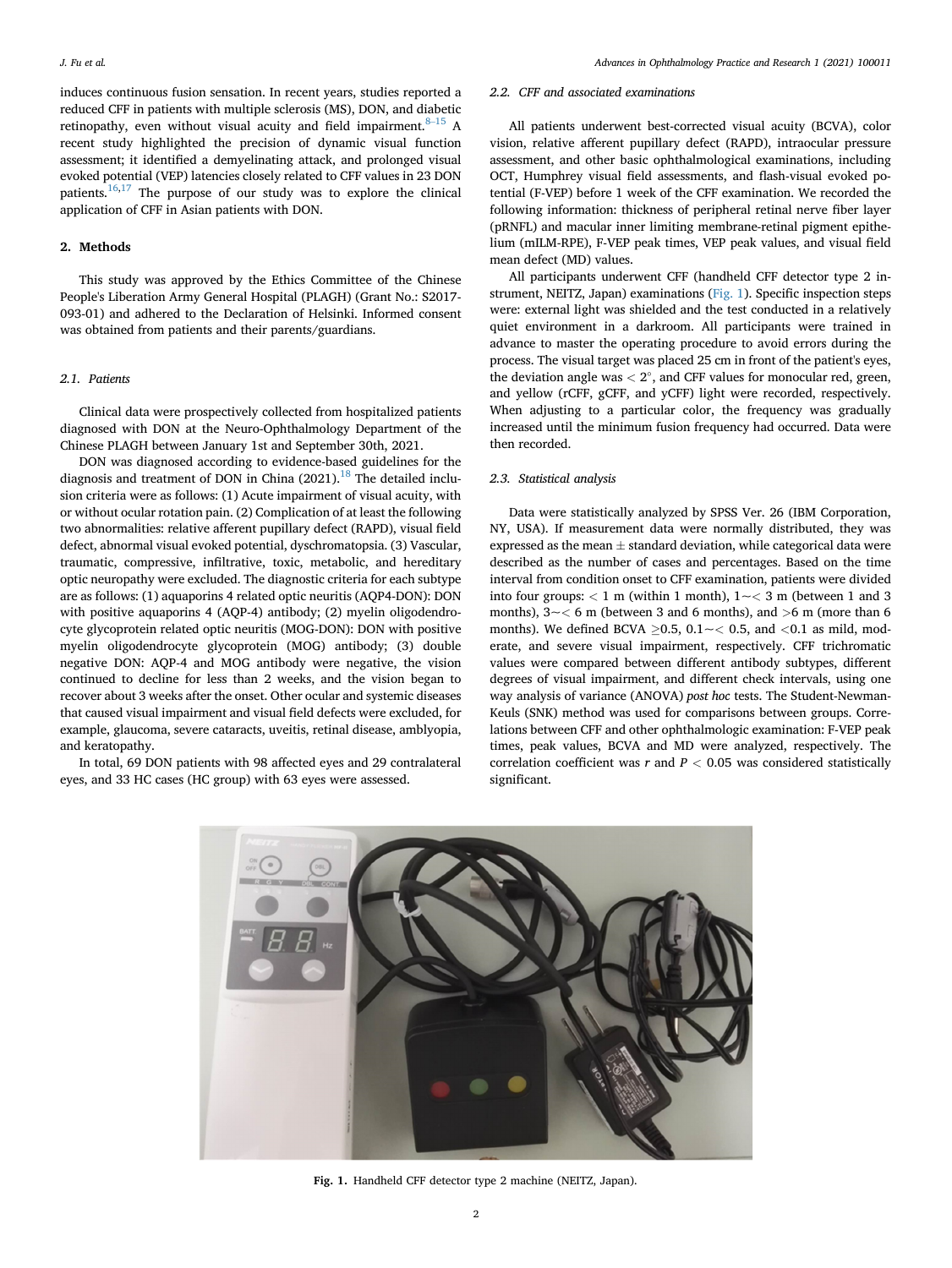# <span id="page-2-2"></span>Table 1

Comparison of CFF between DON and HC eyes.

| group                  | N  | rCFF           | gCFF            | vCFF              |
|------------------------|----|----------------|-----------------|-------------------|
| the affected eyes      | 98 | $21.83 + 9.03$ | $23.66 + 10.21$ | $24.09 \pm 10.77$ |
| the contralateral eyes | 29 | $34.21 + 3.18$ | $37.03 + 4.20$  | $38.24 + 4.93$    |
| the HC eyes            | 63 | $36.38 + 2.90$ | $39.81 + 3.77$  | $40.71 + 3.78$    |
| ŕ                      |    | $-14.82$       | $-14.22$        | $-14.00$          |
|                        |    | $-11.40$       | $-10.34$        | $-9.96$           |
| D                      |    | ${<}0.001$     | < 0.001         | ${<}0.001$        |
|                        |    |                |                 |                   |

N: number; rCFF, gCFF, yCFF: critical flicker fusion frequency for red, green, yellow; HC: healthy control.

<span id="page-2-0"></span><sup>a</sup> The affected eyes vs HC eyes.

<span id="page-2-3"></span><span id="page-2-1"></span><sup>b</sup> The contralateral eyes vs HC eyes.



## J. Fu et al. Advances in Ophthalmology Practice and Research 1 (2021) 100011

## 3. Results

## 3.1. Demographics and ophthalmological examination results

In total, 69 DON patients with a mean age of  $34.19 \pm 12.45$  years and 33 HC cases with a mean age of  $35.18 \pm 10.96$  years were assessed, respectively. We observed a female predominance in the DON group; 51 (73.9%) were female, while only 16 (48.5%) were female in the HC group. The median logarithm of the minimum angle of resolution (log-MAR) visual acuity was 0.22 (interquartile range (IQR): 0.00, 1.27) for the 98 affected eyes in the DON group. Seventy-three affected eyes in this group underwent optic disc OCT examination, and 70 eyes underwent



Fig. 2. Comparison of CFF value between DON and HC eyes.

## <span id="page-2-4"></span>Table 2 Comparison of CFF at different subgroups in DON affected eyes.

|                 | N  | rCFF             | P       | gCFF              | $\boldsymbol{p}$ | yCFF              | P       |
|-----------------|----|------------------|---------|-------------------|------------------|-------------------|---------|
| subtype         |    |                  | 0.914   |                   | 0.848            |                   | 0.604   |
| AQP4            | 39 | $21.77 \pm 8.51$ |         | $24.00 \pm 9.59$  |                  | $23.97 \pm 9.99$  |         |
| MOG             | 25 | $21.28 + 9.23$   |         | $22.64 \pm 10.60$ |                  | $22.52 \pm 11.32$ |         |
| Double negative | 34 | $22.29 \pm 9.69$ |         | $24.03 \pm 10.86$ |                  | $25.38 \pm 11.37$ |         |
| <b>BCVA</b>     |    |                  | < 0.001 |                   | < 0.001          |                   | < 0.001 |
| mild            | 48 | $27.17 \pm 6.87$ |         | $29.94 \pm 7.60$  |                  | $30.69 \pm 8.07$  |         |
| moderate        | 18 | $20.61 \pm 8.07$ |         | $22.11 \pm 8.30$  |                  | $22.11 \pm 8.80$  |         |
| severe          | 32 | $14.50 \pm 6.87$ |         | $15.13 \pm 7.97$  |                  | $15.31 \pm 8.51$  |         |
| Check interval  |    |                  | < 0.001 |                   | < 0.001          |                   | < 0.001 |
| $<$ 1 m         | 25 | $17.00 \pm 7.87$ |         | $17.56 \pm 8.67$  |                  | $17.84 \pm 9.27$  |         |
| $1 - < 3$ m     | 16 | $18.25 \pm 8.51$ |         | $20.06 \pm 9.09$  |                  | $19.88 \pm 9.16$  |         |
| $3 - 6m$        | 16 | $24.25 \pm 6.65$ |         | $26.44 \pm 7.60$  |                  | $27.88 \pm 7.50$  |         |
| $>6$ m          | 41 | $25.22 \pm 9.10$ |         | $27.71 \pm 10.34$ |                  | $28.07 \pm 11.11$ |         |

<span id="page-2-5"></span>N: number; rCFF, gCFF, yCFF: critical flicker fusion frequency for red, green, yellow; AQP4: aquaporins 4-antibody; MOG: myelin oligodendrocyte glycoprotein antibody; BCVA: best-corrected visual acuity; <1 m: within 1 month;  $1 - < 3$  m: between 1 to 3 months;  $3 - < 6$  m: between 3 and 6 months; >6 m: above 6 months.



Fig. 3. Comparison of CFF value between different antibody subtypes in DON affected eyes.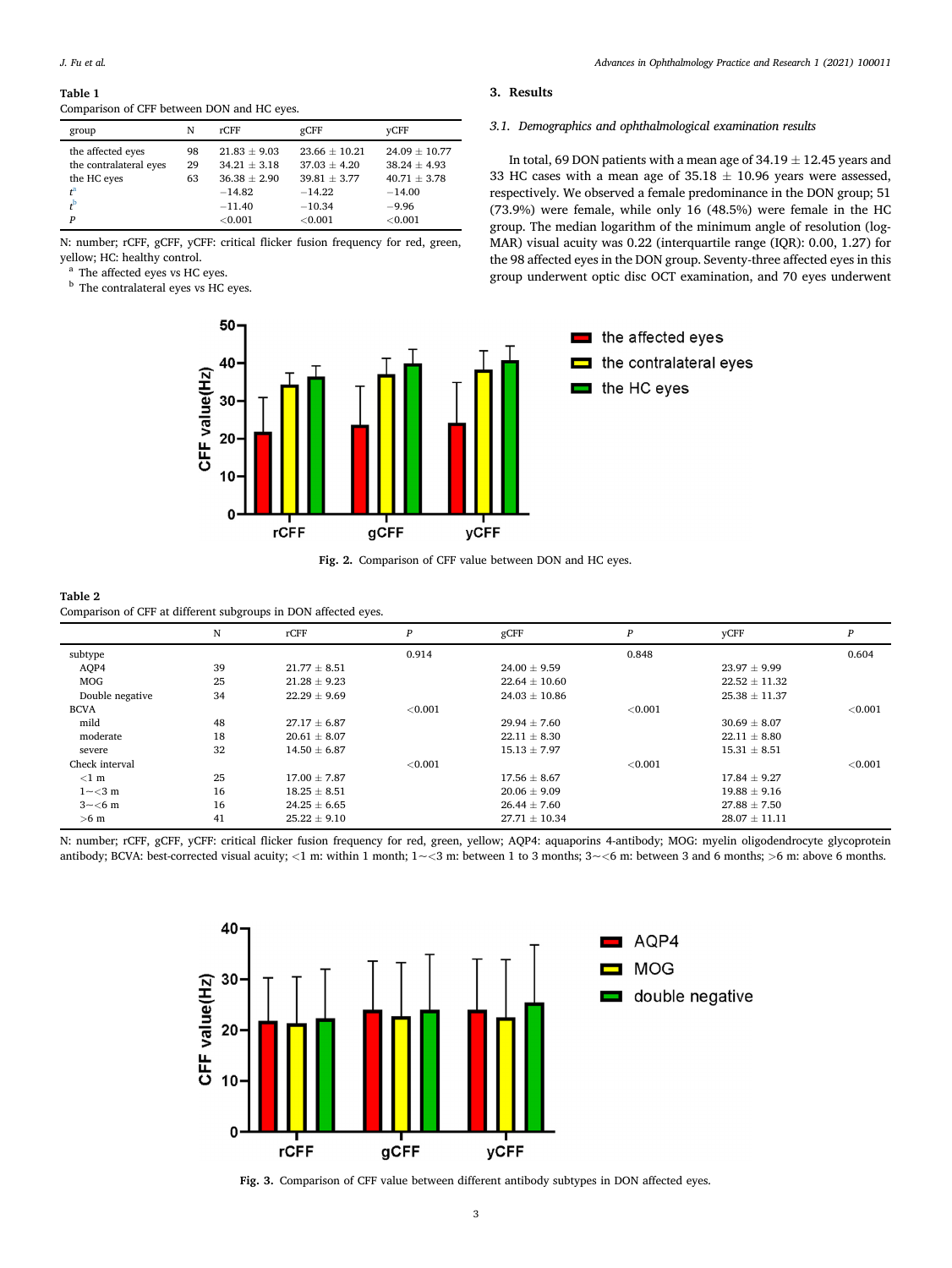macular OCT examination. The median thickness of pRNFL and mILM-RPE was 67.50 μm (IQR: 61.00, 96.25) and 234.00 μm (IQR: 224.00, 247.25), respectively. The mean MD value was  $-12.40 \pm 7.79$  dB in 35 affected eyes. The mean peak values and peak times for F-VEP were  $15.26 \pm 7.67$  µV and  $115.60 \pm 24.60$  ms, respectively, in 50 affected eyes.

When compared with HC eyes, we observed a significant decline in DON eyes ( $P < 0.001$ ), especially in affected eyes of DON patients, and the mean CFF values for red, green, and yellow were  $21.83 \pm 9.03$ , 23.66  $\pm$  10.21, and 24.09  $\pm$  10.77 Hz, respectively in affected eyes, and 34.21  $\pm$  3.18, 37.03  $\pm$  4.20, and 38.24  $\pm$  4.93 Hz, respectively in contralateral eyes [\(Table 1](#page-2-2), [Fig. 2\)](#page-2-3).

## 3.2. Subgroup analyses of CFF values

We observed no statistically significant differences in CFF tricolor values between AQP4-DON, MOG-DON, and double-negative DON ( $P >$ 0.05) ([Table 2,](#page-2-4) [Fig. 3\)](#page-2-5).

We observed that rCFF, gCFF, and yCFF values varied across different impaired vision groups ( $P < 0.001$ ). Values were lower in severely impaired vision eyes;  $14.50 \pm 6.87$ ,  $15.13 \pm 7.97$ , and  $15.31 \pm 8.51$  Hz for rCFF, gCFF, and yCFF, respectively [\(Table 2,](#page-2-4) [Fig. 4\)](#page-3-0).

Subgroup analyses revealed a significant drop of CFF values fluctuated under 20 Hz within 3 months, but gradually increased and stabilized to 24–28 Hz after 3 months ( $P < 0.001$ ) [\(Table 2\)](#page-2-4). A statistical difference was observed before and after 3 months of onset ( $P < 0.05$ ). [\(Table 3,](#page-4-0) [Fig. 5](#page-4-1)).

# 3.3. Correlation analyses between F-VEP, BCVA, visual field, and CFF values

Strong negative correlations were identified between F-VEP peak times and CFF trichromatic values in affected eyes ( $P < 0.001$ ); correlation coefficients were  $-0.486$ ,  $-0.515$ , and  $-0.526$ , respectively. However, we observed no statistical correlations between F-VEP peak value and CFF values  $(P > 0.05)$  ([Table 4\)](#page-4-2).

We also analyzed correlations between BCVA, visual field, and CFF values. Strong negative correlations were observed between logMAR visual acuity and CFF values in affected eyes ( $P < 0.001$ ); correlation coefficients were  $-0.640$ ,  $-0.659$ , and  $-0.642$ , respectively. Furthermore, positive correlations were identified between the visual field and rCFF ( $r = 0.483$ ), gCFF ( $r = 0.453$ ), and yCFF ( $r = 0.476$ ) in affected eyes  $(P < 0.05)$  ([Table 4](#page-4-2)).

<span id="page-3-0"></span>Correlations were not evident between F-VEP, BCVA, visual field, and CFF values in contralateral healthy eyes ( $P > 0.05$ ) ([Table 4](#page-4-2)).

## 4. Discussion

Generally, visual function refers to the ability to acquire visual information. This consists of static visual function and temporal acuity; the former includes visual acuity, visual field, color perception, brightness, contrast sensitivity, and spatial resolution, whereas the latter reflects visual system responses to variations in light over time, as measured by CFF.<sup>19</sup> CFF is a psychophysical test of visual temporal resolution and has been widely used as an analytical tool for retinal diseases, e.g., chloroquine toxic retinopathy, diabetic retinopathy, central serous retinopathy, age-related macular degeneration, and predicting postoperative visual outcomes in subjects with cataracts.[20](#page-5-6)–[22](#page-5-6) In 1957, Brenton included several optic nerve diseases, including ischemic, compression, demyelinating, and glaucoma optic neuropathy, $^{23}$  and the results showed that CFF was more sensitive and specific than RAPD or color vision in the assessment of optic neuropathy. Daniel et al. reported impaired CFF in 13 recovered ON patients, and proposed the involvement of axonal proiections of magnocellular retinal ganglion cells.<sup>24</sup> Due to limited equipment, the clinical application of CFF to ON has been neglected and there are few clinical studies on CFF in optic nerve diseases.

Our study included 69 DON patients and 33 HCs and demonstrated a significant decrease in CFF values in DON eyes when compared with HC eyes, which is more noteworthy in the affected eyes. It is hypothesized that axons posterior to the lamina cribrosa are segmentally wrapped with myelin sheaths composed of oligodendrocytes, therefore, visual information is transmitted by leaps. During acute disease phases, the myelin sheath may be attacked by inflammatory cells, inducing massive disintegration and delayed visual transmission. Therefore, it is not difficult to understand prolonged F-VEP peak times and decreased CFF values in DON patients.

Subgroup analyses indicated little impact of CFF values on differentiating DON subtypes. The main differences between ON subtypes involve different antibody-mediated immune responses. Hence, CFF as a functional indicator cannot easily distinguish between DON subtypes. Additionally, we divided affected eyes into four groups according to the time interval from condition onset, we find a prominent difference of CFF exists before and after 3 months of condition onset. CFF fluctuated under 20 Hz within the first 3 months, whereas CFF trichromatic results were time interval from condition onset, we find a prominent difference of CFF exists before and after 3 months of condition onset. CFF fluctuated under 20 Hz within the first 3 months, whereas CFF trichromatic results were sta 3 months. In accordance with these findings, Daniah et al. $25$  performed multifocal VEP assessments on ON evolution and observed that amplitude recovery and latency shortening were fastest within the first 3 months, and continued to improve slowly after 3 months, but changes were not significant. Latency shortening after ON is primarily due to remyelination which occurs during early post-acute stages, where cells form new myelin sheaths. $^{26}$  These observations suggest that prompt and



Fig. 4. Comparison of CFF value between the different impaired vision groups in DON affected eyes.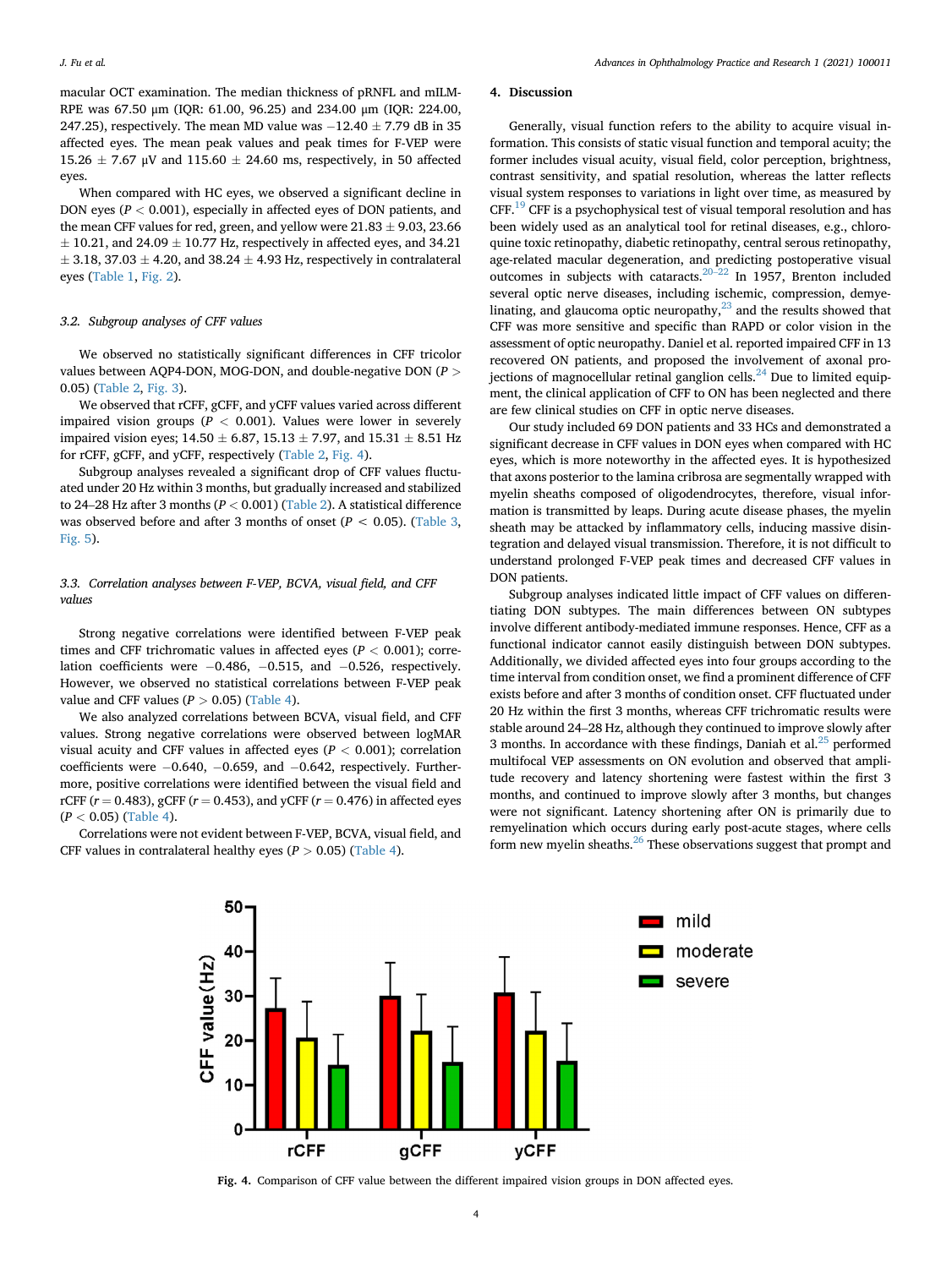# <span id="page-4-0"></span>Table 3

|  |  | Comparison of CFF results at different check intervals using the SNK method. |
|--|--|------------------------------------------------------------------------------|
|  |  |                                                                              |

| check interval | N  | $rCFF$ (Hz) |       | gCFF (Hz) |       | yCFF (Hz) |       |
|----------------|----|-------------|-------|-----------|-------|-----------|-------|
|                |    | - а         |       |           |       | ٦a        |       |
| $<1$ m         | 25 | 17.00       |       | 17.56     |       | 17.84     |       |
| $1 - 3m$       | 16 | 18.25       |       | 20.06     |       | 19.88     |       |
| $3 - 6m$       | 16 |             | 24.25 |           | 26.44 |           | 27.88 |
| $>6$ m         | 41 |             | 25.22 |           | 27.71 |           | 28.07 |
|                |    | 0.628       | 0.707 | 0.784     | 0.659 | 0.503     | 0.948 |

N: number; rCFF, gCFF, yCFF: critical flicker fusion frequency for red, green, yellow; <1 m: within 1 month; 1~<3 m: between 1 and 3 months; 3~<6 m: between 3 and 6 months; >6 m: above 6 months.

<span id="page-4-3"></span><span id="page-4-1"></span>BetweenColumns 1 and 2 subsets of alpha  $= 0.05$ .



Fig. 5. Comparison of CFF value between different check intervals in DON affected eyes.

## <span id="page-4-2"></span>Table 4

Correlation analysis of BCVA, visual field, F-VEP, and CFF in DON patients.

|                        | N           | rCFF      |         | gCFF      |         | yCFF      |         |
|------------------------|-------------|-----------|---------|-----------|---------|-----------|---------|
|                        |             | $\bullet$ | P       | $\bullet$ | P       | $\bullet$ | P       |
| the affected eyes      |             |           |         |           |         |           |         |
| <b>BCVA</b>            | 98          | $-0.640$  | < 0.001 | $-0.659$  | < 0.001 | $-0.642$  | < 0.001 |
| MD                     | 35          | 0.483     | 0.003   | 0.453     | 0.006   | 0.476     | 0.004   |
| Peak value             | 50          | 0.210     | 0.142   | 0.253     | 0.077   | 0.298     | 0.036   |
| Peak time              | 50          | $-0.486$  | < 0.001 | $-0.515$  | < 0.001 | $-0.526$  | < 0.001 |
| the contralateral eyes |             |           |         |           |         |           |         |
| <b>BCVA</b>            | 29          | $-0.206$  | 0.285   | $-0.222$  | 0.248   | $-0.314$  | 0.097   |
| MD                     | $\mathbf Q$ | 0.393     | 0.295   | 0.285     | 0.458   | 0.269     | 0.484   |
| Peak value             | 10          | 0.146     | 0.686   | $-0.123$  | 0.736   | $-0.051$  | 0.889   |
| Peak time              | 10          | 0.420     | 0.226   | 0.180     | 0.619   | 0.246     | 0.494   |

N: number; rCFF, gCFF, yCFF: critical flicker fusion frequency for red, green, yellow; BCVA: best-corrected visual acuity; MD: mean defect.

effective treatments are necessary to restore myelin integrity during the first 3 months. However, remyelination is often incomplete, as significant residual CFF even 12 months after acute ON.

The severe visual impairment group had lower CFF values. Correlation analyses demonstrated a strong negative correlation between log-MAR visual acuity and CFF values, F-VEP latent times and CFF values in affected eyes; correlation coefficients were more than 0.4. Similarly, a correlation was identified between MD and CFF values in affected eyes. These results indicated a consistency in visual functional indicators in DON affected eyes. CFF was sensitive to changes in visual function and F-VEP, although these conclusions may be slightly biased due to the unequal and small cohort size.

However, despite this and absent longitudinal follow-up data, we demonstrated that CFF examinations were valuable for patients with DON. We observed significant decreases across different parameters in DON patients, especially during acute disease phases, and it will gradually recover and stabilize after 3 months. In conclusion, CFF better reflected the visual function of affected eyes, and was closely associated with BCVA, MD, and VEP peak times.

## Study Approval

This study is approved by National Key Research and Development Program (2018YFE0113900)(2018YFE0113900).

This study was reviewed and approved by the Ethics Committee of PLA General Hospital (Approval No.: S2017-093-01).

## Author Contributions

All authors had full access to all the data in the study and were responsible for the integrity and accuracy of data.

Study concept and design, acquisition of data, analysis and interpretation of data, drafting and revision of manuscript:JXF; Acquisition of data, analysis and interpretation of data:YPW; Critical revision of